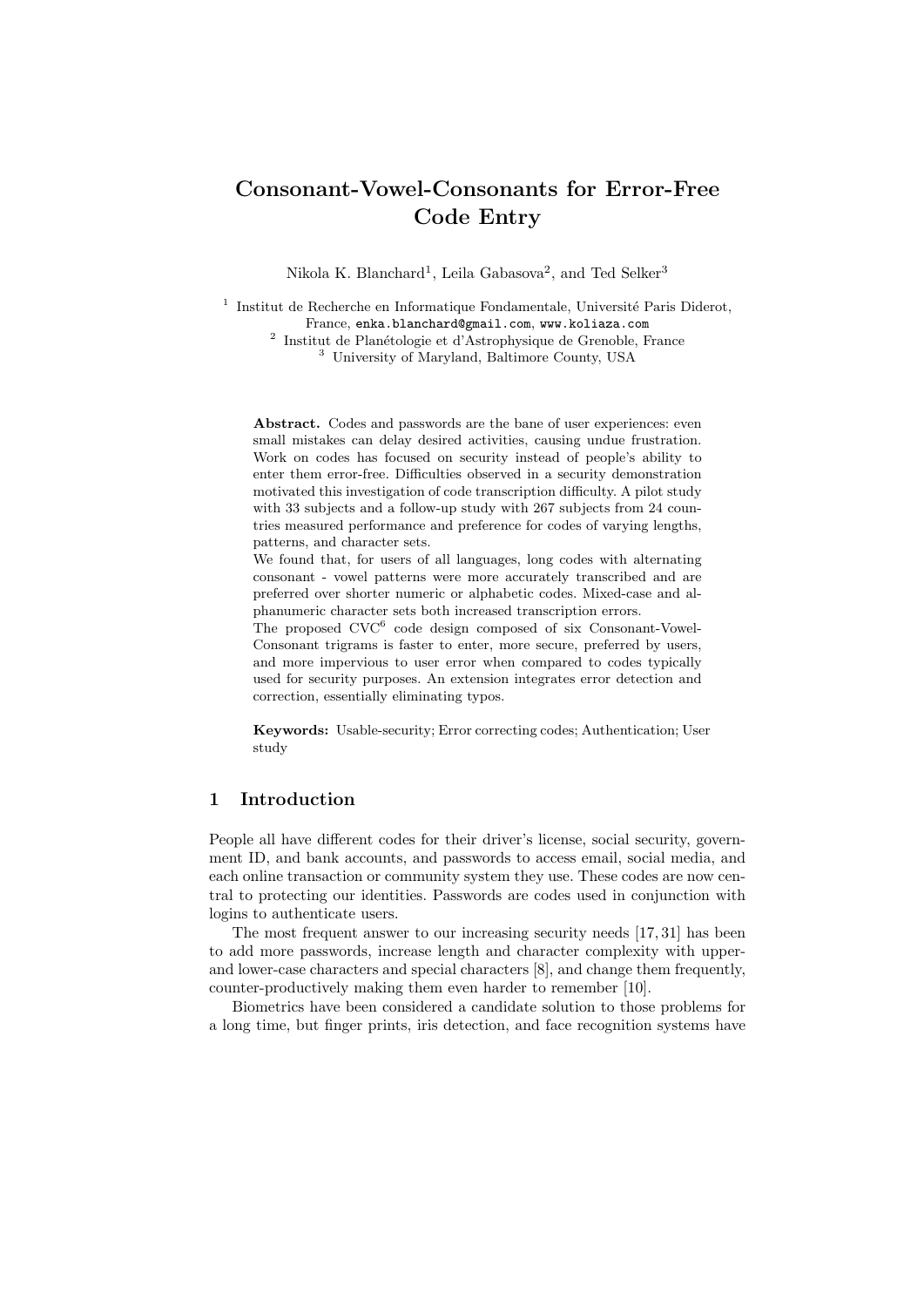all been shown to be hackable [22, 27, 9]. Passwords have the advantage of being pure information, hence easier to create and share with a trusted party, but they have become an arms race with no predictable outcome [21].

We are required to come up with and/or enter codes with a variety of patterns, from copying credit card numbers to Wi-Fi codes to account passwords. Much progress has been presented on usable security, to study the perception of complexity and counter the failures of user-created passwords [24, 30, 29, 13]. Jeff Yan's paper [32] was an important first exploration into password memorability. It showed that mnemonics can help memorability of passwords [3] while not compromising security strength, leading to additional work in that direction [26, 18, 14, 20].

But how well do people succeed when using codes and how can their success be improved? We all enter codes many times a day, typing our name and well-practised passwords much faster than new character strings (especially automatically generated ones). Many of us forget or mis-enter codes while needing to get access to our resources [7].

Creating codes adapted to their use, whether it is memorability, ease of entry, or speed can greatly reduce stress and breakage in everyone's work. Trade-offs are inherent in privacy and security [1], and a single compromised password can be catastrophic [15]. Typical systems might require people to use at least 8 characters, upper- and lower-case, numbers, and special characters, although some have started questioning if people gain actual security with the added complexity [11, 10]. In one illustrative example, frustration and confusion with character recognition in a code-based voting system caused at least 10% additional abstention [5].

User-created codes versus single-use or automatically generated codes present very different challenges for usability. Automatically-generated codes depend on multiple frequent assumptions that haven't been extensively questioned. Does increased character set complexity [25] make better codes? Does separation of a code into multiple fragments (in this paper called 'chunking' a code) with spaces in between reduce errors? Are nonsense patterns of alphanumerics for security better than syllabic codes or even words? This paper tests usability and security together for codes that are not user-created.

Are there trade-offs between length, character sets and structural patterns that can improve people's ability to use codes? How do these trade-offs change when considering the ability to reduce transcription errors for one-time codes? Can techniques for making codes easier to enter work across cultures or even languages?

The rest of the paper is organised as follows. After presenting the main results, we introduce the experimental protocol for the two crowd-sourced tests of usability and transcribability via a web-based approach. Experimental Results presents data from the pilot and main experiments, showing links between length and type of code trade-offs. The implications of these findings are developed. Inspired by the results, the paper then introduces CVC<sup>6</sup>, a 6-trigram code design for higher-entropy higher-usability codes always composed of 6 consonant-vowel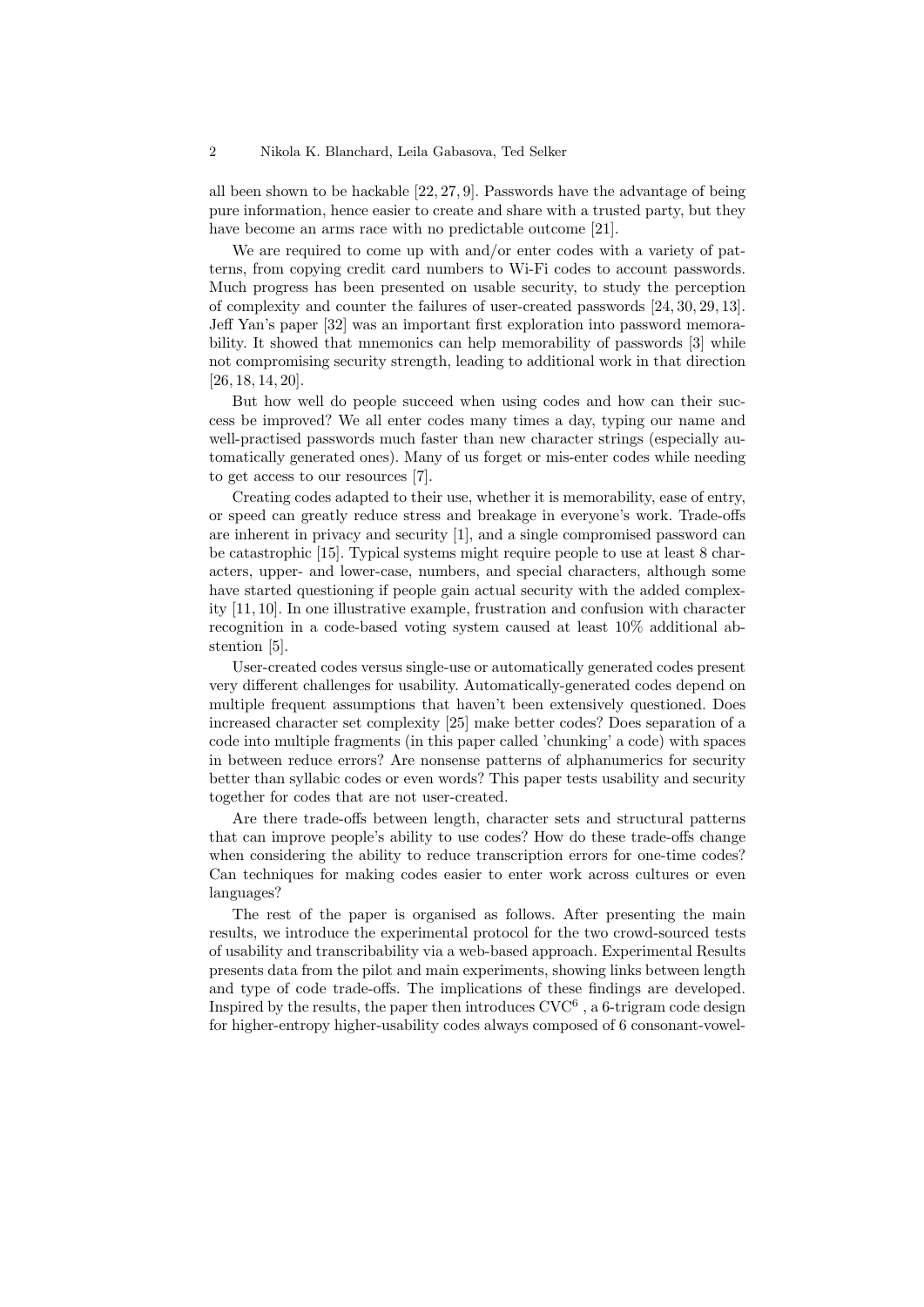consonant trigrams. An extension of CVC<sup>6</sup> is also presented that includes error detection/correction,  $\text{CVC}^{6++}$ . The paper concludes by showing how more work could be done to further explore the design of cross-cultural, easy-to-transcribe, high-entropy codes everyone finds themselves using several times a day.

#### 1.1 Definitions

The experiments included randomly-generated codes composed of sequences of the following type:

- numeric: numbers from 0 to 9.
- alphabetic: lower-case Latin letters (excluding diacritics).
- alphanumeric: numbers, lower-case, and upper-case alphabetic characters, containing at least one of each.
- CVCs: consonant-vowel-consonant alphabetic trigrams in lower-case. Vowels are a, i, e, o, u and y. Consonants go from b to z, excluding y as well as q due to demonstrated discrimination problems between y, q and g.

### 2 Main Results

This paper has 4 main experimental observations, and one theoretical contribution.

- Transcribing codes takes concentration and is highly dependent on the code's structure. This work found that, for a given length, code structure can reduce transcription error rates from 16.9% to 1.9%.
- A majority of code transcription errors can be eliminated by using a set of unambiguous alphabetic characters (excluding visually ambiguous  $g/q/y$ and i/l, which were already known to be error prone [12]), eliminating mixed case to prevent upper-case/lower-case confusions, and eliminating numbers.
- The relationship between code length and time needed to enter it strongly depends on the code's structure; spaces can help for long alphanumeric codes but can be confusing for others. Using a consonant-vowel-consonant (CVC) pattern in codes can reduce time to transcribe even with codes twice as long.
- People have a 75% chance of recognising a code they had seen 2 to 5 minutes earlier. However, they will correctly reject a novel code they haven't seen in 87% of cases.

Based on these findings, the protocol, CVC<sup>6</sup> is proposed that is easier and faster to transcribe, with fewer mistakes and increased security. We also introduce  $\text{CVC}^{6++}$ , an extension that includes error detection and correction.

### 3 Experiment Design

The following experiments have the goal of demonstrating trade-offs between character sets, number of characters, and patterns of characters to create easyto-enter secure codes. A web-based interface was developed in Javascript to sequentially present discrete code transcription problems. It was iteratively tested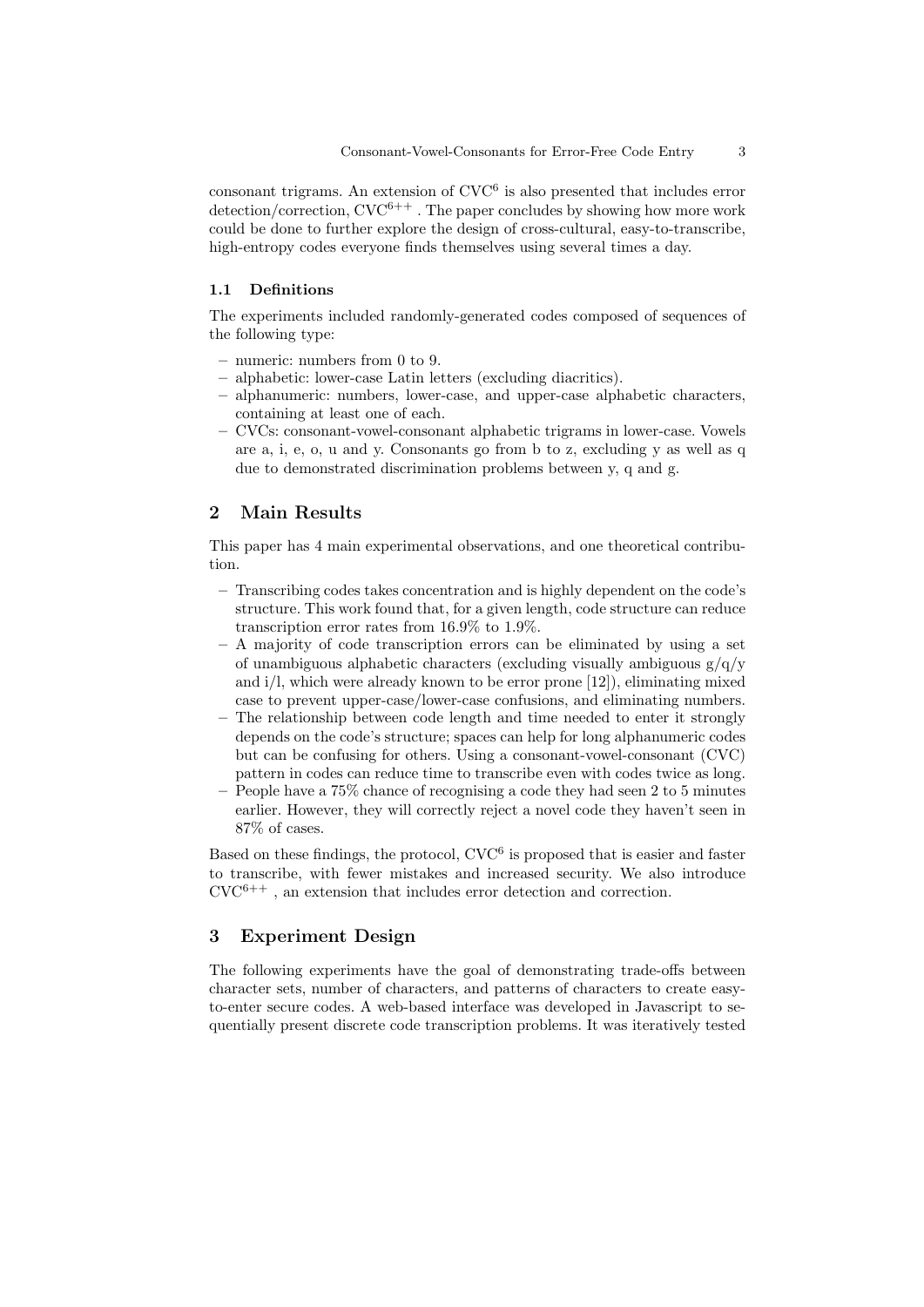in a pilot experiment and then improved and extended for a main experiment. The goal was to have people type codes in the kinds of places they typically are when using online services. To understand how codes can be improved in the wild, experiments were conducted wherever a person was (real-life conditions, not a laboratory environment). Our analyses generally avoid raw averages and focus on trimmed averages and medians to eliminate anomalies (such as one participant taking close to 5 hours to answer a single question).

### 3.1 Pilot Experiment

A protocol was developed that would take no more than a few minutes and test transcription of code length, character sets, and spaces. Engagement was initially solicited personally by a docent from 33 random attendants of the science fiction conference Worldcon 75 in August 2017 for a pilot experiment. The initial design did not adequately distinguish capitalisation problems and issues around the way input is entered on smart phones. Unfortunately it also didn't correctly disable auto-correct. Despite those setbacks, the data still showed that codes following syllabic patterns had many advantages and laid the groundwork for changes to put into the experiment.

While several of the pilot experiment's results were statistically significant, the main experiment corroborates and extends these on a larger and more diverse sample. The pilot helped validate and improve the Javascript protocol and show where more data was needed. Results below detail only the main experiment (data will be available for both studies in a public online repository).



Fig. 1. Screenshots from the experiment's interface

#### 3.2 General Protocol

Participants were individuals that responded to an opportunity to volunteer online. They were told that they could quit the experiment at any time. Their data was only collected (through FormSpree) if they confirmed submission at the end. The total time taken generally varied from 3 to 10 minutes.

For security as well as privacy, all code executed was on the user's device and visible to the user, and only recorded their final answers and timestamps.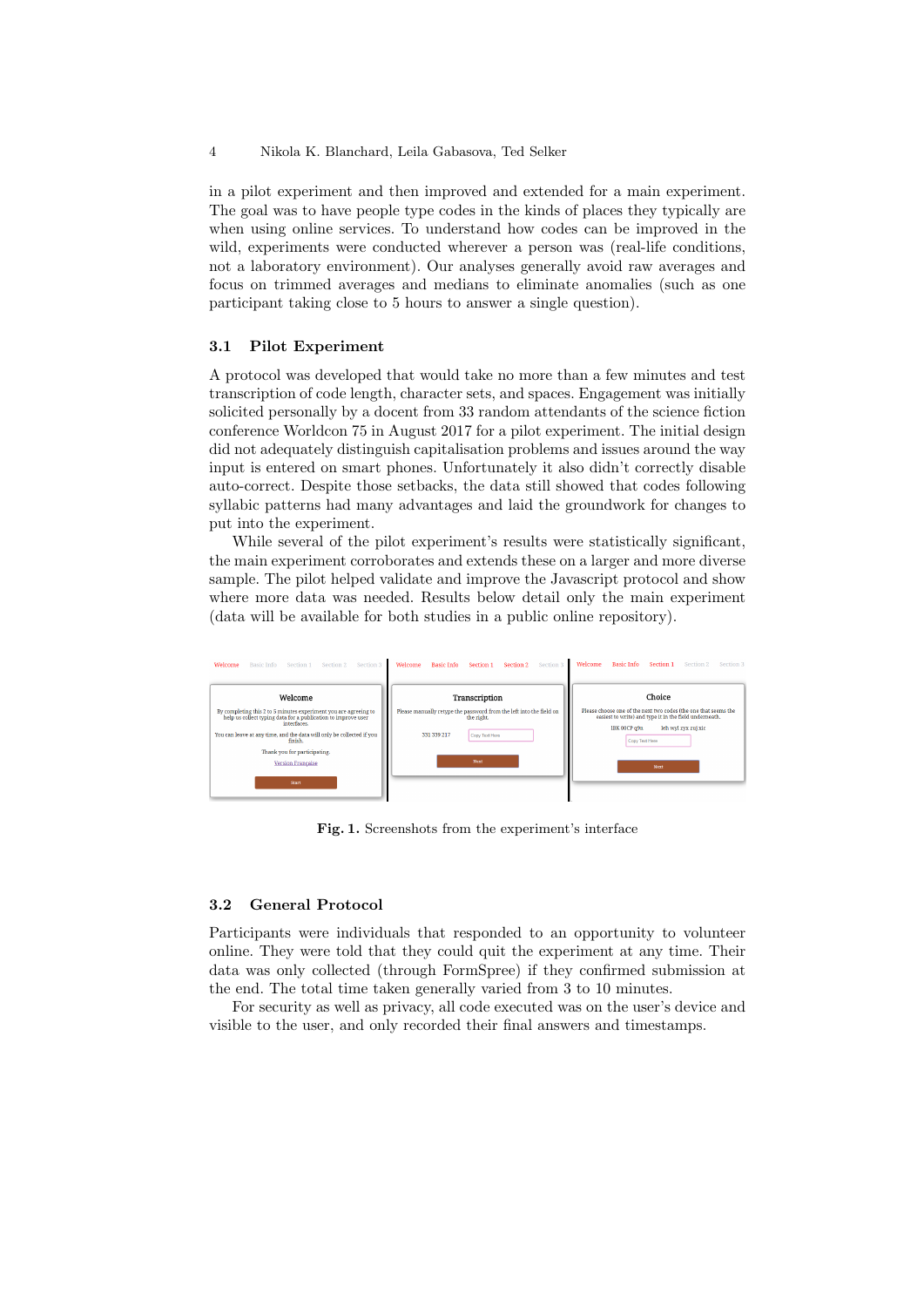The study was presented as a sequence of web forms with an introduction and three main sections, designed to measure transcription performance, preferences between different kinds of codes, and ability to remember the codes shown in the first section.

#### Sections

- Welcome and basic participant information
- Transcription: Nine codes of different length to transcribe into a prompt
- Choice: Nine pairs of codes varying from 9 to 22 characters in length and type (alphabetic, alphanumeric, and Consonant-Vowel-Consonant (CVC)) where the participant was asked to choose and transcribe the easiest.
- Memory: Participants were presented with seven codes and asked if they had seen this code earlier. They were also asked to give an estimate of the number of codes they had transcribed.
- Accept: Participants were asked to upload their answers and given the choice of adding their email to be kept informed.

Introduction and Basic Information The welcome page presented the experiment as an opportunity to help research, and informed participants that they could leave at any time. It took care not to prime them with research goals. It asked their age, country, main language used, self-rating of their ability to remember passwords and strings of numbers/letters, as well as whether they were using a mobile device or a numeric keypad in the experiment. Optionally, participants could submit their email to receive the experiment results once published. Those emails were stored securely and separately from the data that was analysed. Participants were not asked their gender or other personal characteristics as they were not pertinent to the research.

Transcription The codes were grouped by length (9, 12, and 15 characters), each group presenting three types of code trials in the following order: numeric, CVC, and alphanumeric. This gave a baseline error rate from which to replicate standard findings [12, 16] such as the prevalence of the  $g/q/y$  error. It also gave rates for other types of errors, allowing the comparison of different code structures. Participants were not informed of errors they had committed and had a single try for each code.

Choice Each trial included choosing to type in a 10 alphanumeric control code or a second code. The codes were grouped by character sets used  $-3$  using numeric, 3 CVCs, and finally 3 alphabetic. Trials were given in order of increasing length for each type.

Memory Every question included a code participants had seen earlier, or a randomly generated code of the same type and length, with probability 0.5 for each. The types were numeric of length 9, and CVCs and alphanumeric of length 9, 12, and 15.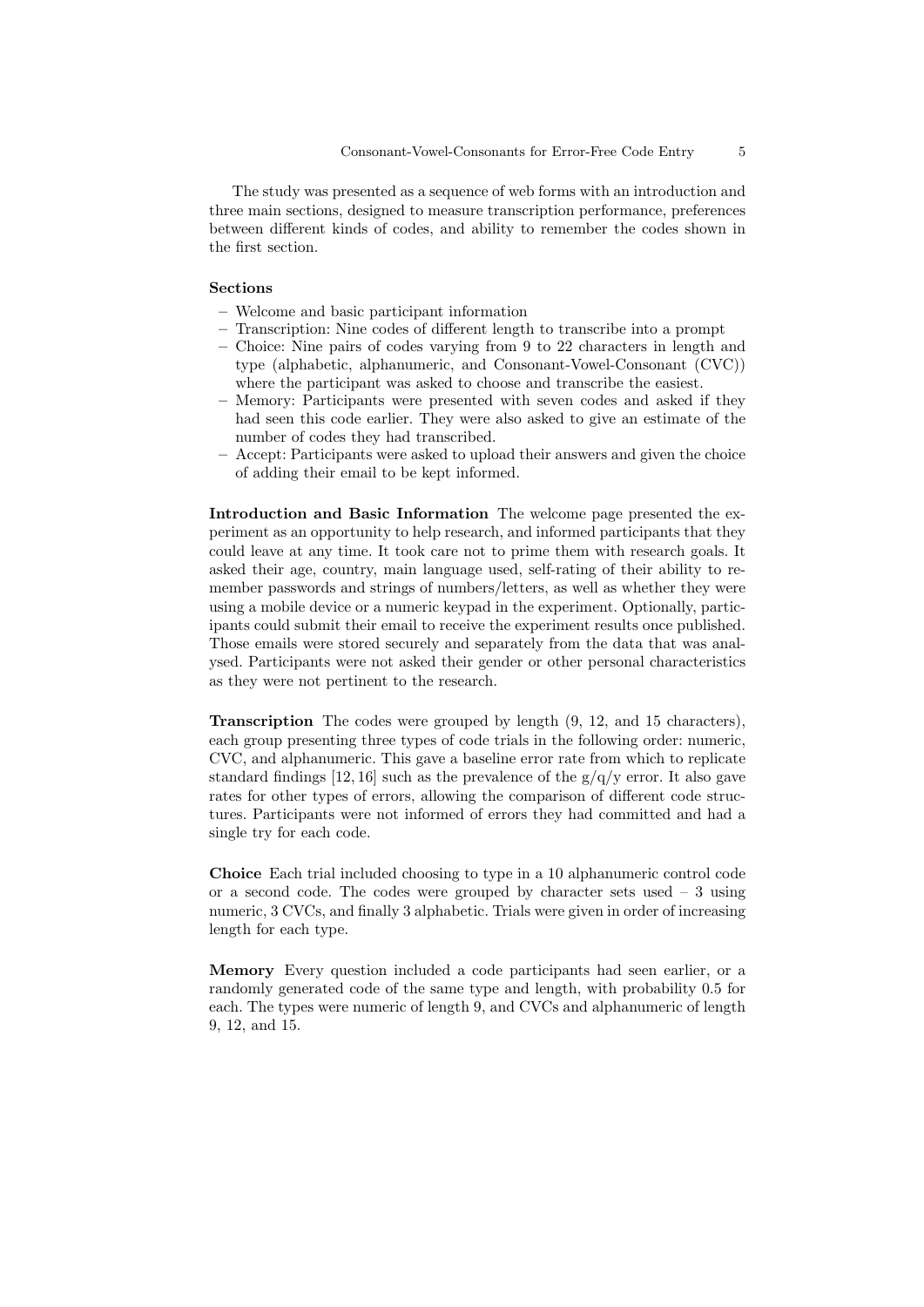

Fig. 2. Caption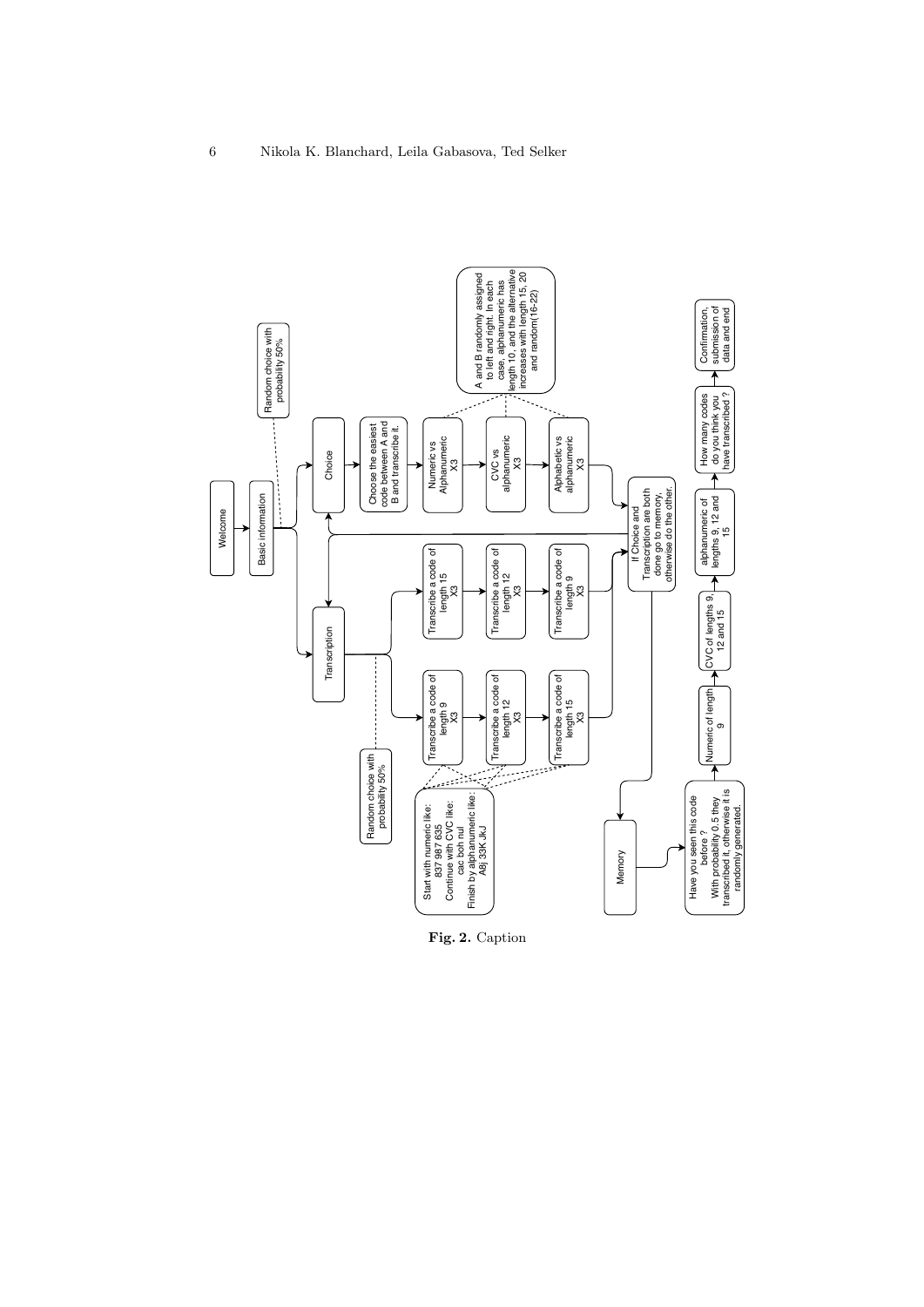Randomisation A between-subjects approach was used to observe priming and learning. Half the participants did the Choice section first, and the other half started with the Transcription. Half the participants also received the Transcription questions in reversed order.

For the Choice section, the order in which the two codes were presented was also randomised to avoid preference for the one on the left or right. The 9 codes in the Choice section were presented in order of increasing length. The pilot experiment seemed to indicate a tipping point close to 18, so we bracketed by testing codes of length going from 15 to 22. As this phase was already the most time-consuming for the participant, having one code for each length would have made the experiment too long. Hence, it was broken up in  $A/B$  testing giving participants two codes of length respectively 15 and 20, and one of random length between 16 and 22.

Times Time taken was measured for each question, as well as the time spent reading the different sets of instructions. As the protocol was self-administered and self-paced, some people took breaks, ranging from a few minutes to five hours. Large delays on a single question were observed in around 15% of respondents. Taking breaks or getting distracted is part of life; long breaks alone did not disqualify all trials from analysis. Data for each question was independently evaluated and the abnormally short and abnormally long responses were removed (top and bottom 10%). Medians were consistently  $5 - 10\%$  under the trimmed averages and are not shown as they lead to the same conclusions.

Chunking The Transcription section codes were split into "chunks" of 3, 4, or 5 characters followed by a space. In the Choice section, chunks of 3 were used. For lengths not divisible by 3, the last chunk had between 2 and 4 characters, and the 10-character alphanumeric codes avoided a 1-character last chunk by using a 4-character central chunk.

#### 3.3 Demographics

The main experiment included 267 respondents, with some skipping a few questions<sup>4</sup>. Participants were solicited for the main experiment using three methods, creating three groups. The web links followed to get to the experiment identified which group a participant was in. The first group was international in scope, spread through Facebook and totalled 61 respondents.

The second was mostly French, using a translated form, and was composed in majority of software developers, as it was spread through a French computer engineering school's social network and Internet Relay Chat, with 91 respondents. Members of this group were highly tech-savvy compared to the other two groups (due to how they were recruited).

 $^4$  This accounts for less than  $3\%$  of questions and is generally caused by a double-click on the "next" button, as timestamps show the participants spending a few hundred milliseconds on a page.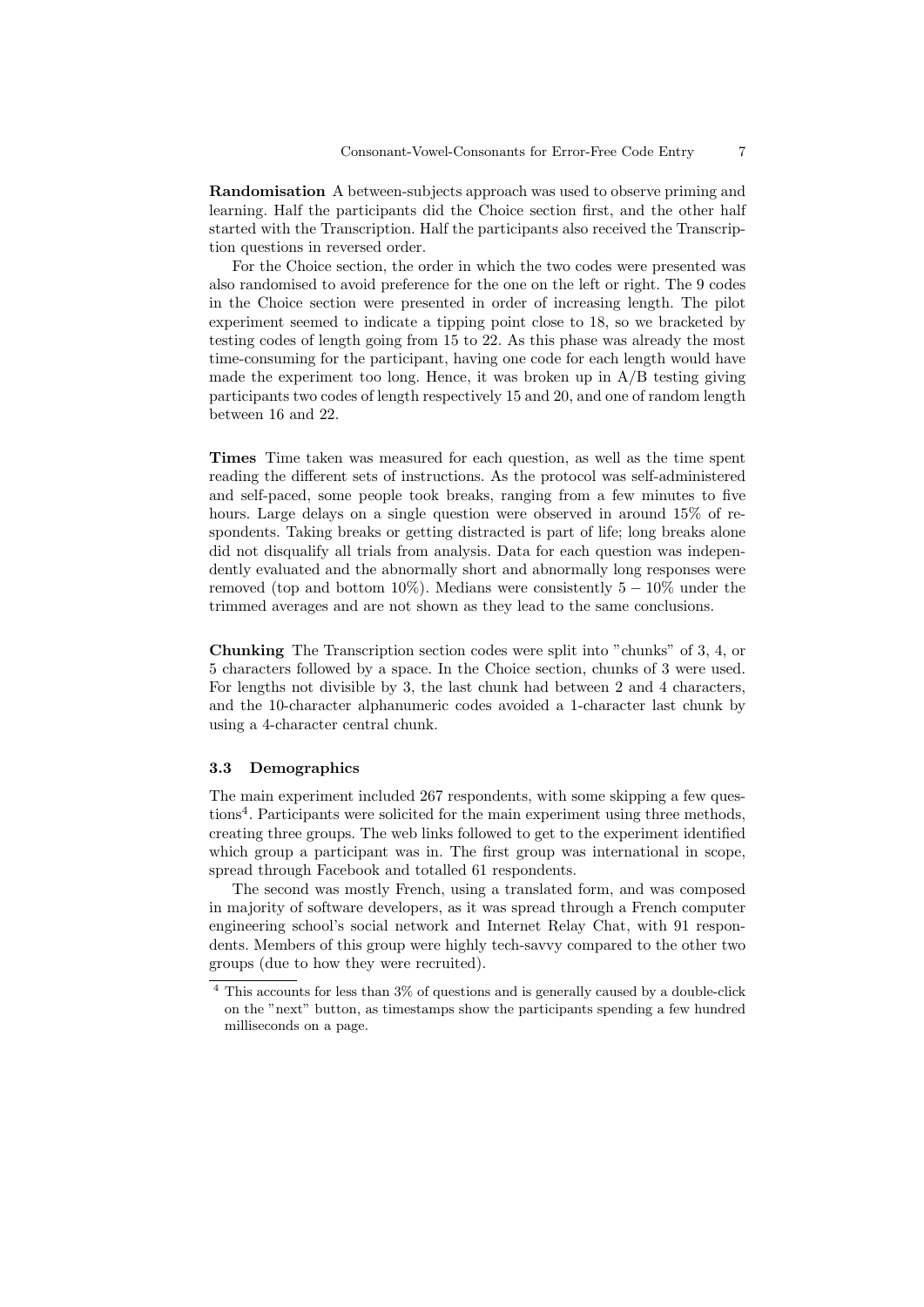The third was overwhelmingly composed of people from the USA, with 115 respondents recruited through a website indexing psychological and social experiments often used by college students (http://psych.hanover.edu/research/exponnet.html).

All three groups included a wide range of ages, with the youngest being 19 years old for the pilot and 13 for the main experiment<sup>5</sup>. The eldest were respectively 70 and 73 years old, with most participants between 18 and 32.

People from 24 different countries and speaking 14 languages participated, including a few who were used to scripts written from right to left. English was the most frequent language indicated (129 people), with French second (114 people), and 34 participants indicating other main languages.

The goal in this recruitment method was to avoid having anomalies coming from a bias stemming from a single recruitment process. The results shown are only the ones that are consistent among all groups.

### 4 Main Experimental Data

### 4.1 Error Typology

The first section acted as a control to get a transcribing performance baseline, and allowed different patterns in transcribing behaviour to be observed. The following Figure 3 shows the different error types observed in both sections – which differ as the text to transcribe varies. Underneath are the definitions for the error types.

- $-$  *Missing/added char*: a single character is either missing or was duplicated, which changes the length of the code.
- Similarity: confusion due to the similar shape of two characters, most commonly where one writes 0 instead of O, g instead of q or y (mostly present in the pilot), or confuses I with l and 1.
- Transposition: the order of two characters was reversed.
- $-$  Adjacent key: a key next to the target was hit, such as g instead of h. This mostly happens with horizontally adjacent keys.
- Capitalisation: an upper-case letter is written in lower-case, or vice-versa this nearly only happens with alphanumeric codes.
- $-$  Autocorrect: despite our disabling of autocorrect via JavaScript,  $2\%$  of participants showed repeated revealing mistakes where whole words were changed.

### 4.2 Transcription Trial

Figure 4 shows the error rates for each code (structure/length) couple, for each group. Figure 5 shows the time taken (trimmed average) for those.

 $^{\rm 5}$  The three participants who were younger than 16 all came through the psychological study website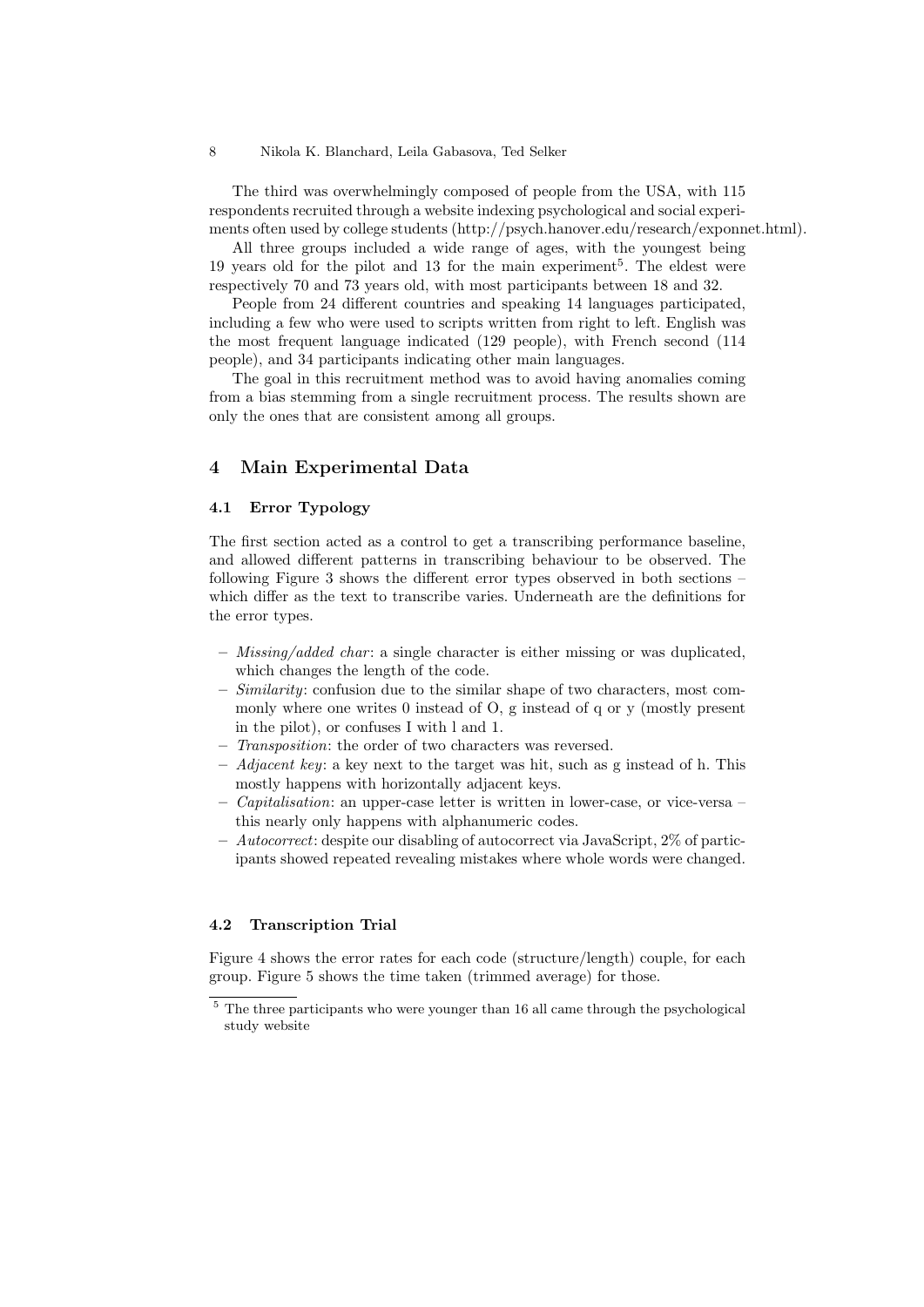

Fig. 3. Proportion of error types in each trial



Fig. 4. Error rate, by code type and length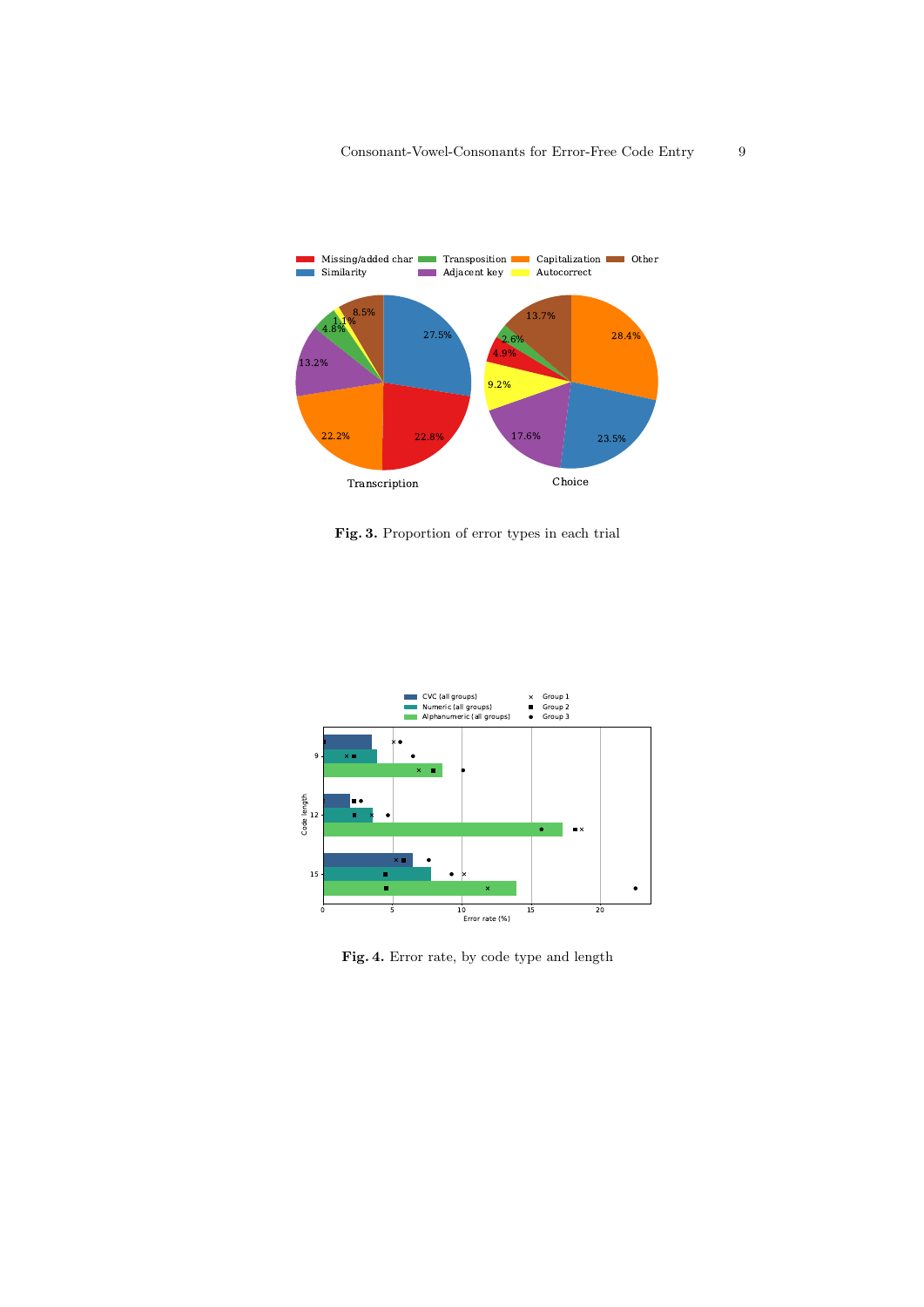

Fig. 5. Time taken to transcribe, by code type and length

### 4.3 Choice Trial

Figure 6 shows the proportion of people who chose to transcribe different code structures of varying lengths over a 10-character alphanumeric string.

Figure 7 shows the time taken for each structure by length, and the average time taken by the people who chose the 10-character alphanumeric.



Fig. 6. Percentage of participants preferring alternative codes to 10-character alphanumeric ones, by code type and length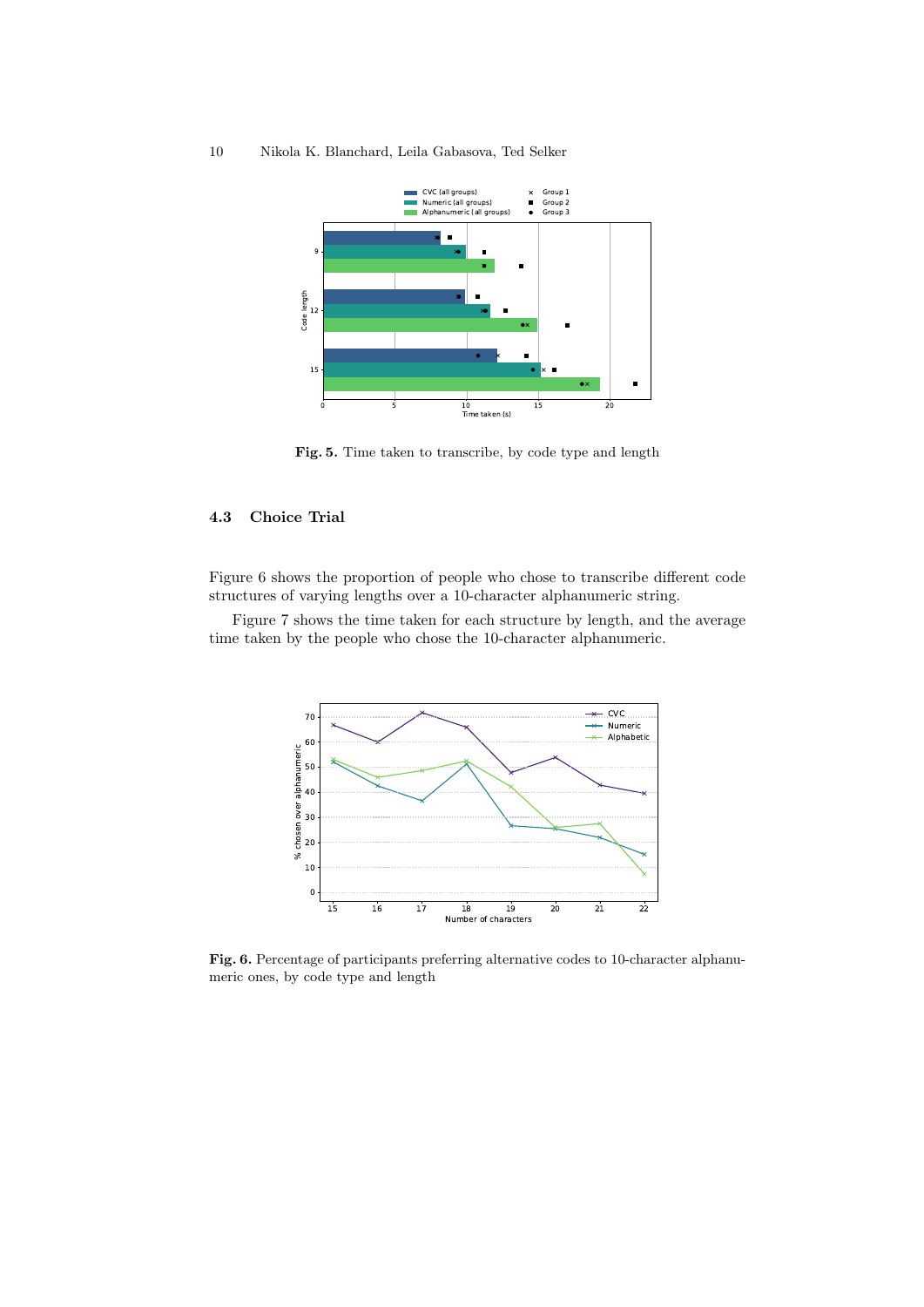

Fig. 7. Time taken by code length for each code type, Choice section

### 4.4 Strategies

Many people appeared to follow a strategy to choose which code to transcribe. Across 267 participants we identified 121 different patterns, of which here are the 5 most common ones (accounting for more than a third of participants):

- 31 people always chose the alphanumeric.
- 24 people chose the alphanumeric for all cases but one (either short or midlength CVCs or numeric).
- 18 people only chose the alphanumeric against numeric codes.
- 12 people only chose the alphanumeric in one case.
- 11 people never chose the alphanumeric.

### 4.5 Memory

The ability to recognise codes that people had seen once in the past few minutes was 75%. People were also good at discarding codes they had not previously seen, with 87% success rate. This converts to a false negative rate of 25%, and false positive rate of 13%. The following table shows the error rate for each type of memory question:

```
NUM9 CVC9 CVC12 CVC15 ANUM9 ANUM12 ANUM15
22.5 28.8 8.6 14.4 29.2 12.0 16.7
```
The answer to the question asking them to estimate the number of codes they had written was relatively precise when we look at the trimmed average (18.7 for a true value of 18), but not with a simple average or a median (both at 20.0 − 20.1), because of a large variance, a strong tendency to write 20 (more than a quarter of participants) and the 8% of people who overestimated by a factor between 2 and 6.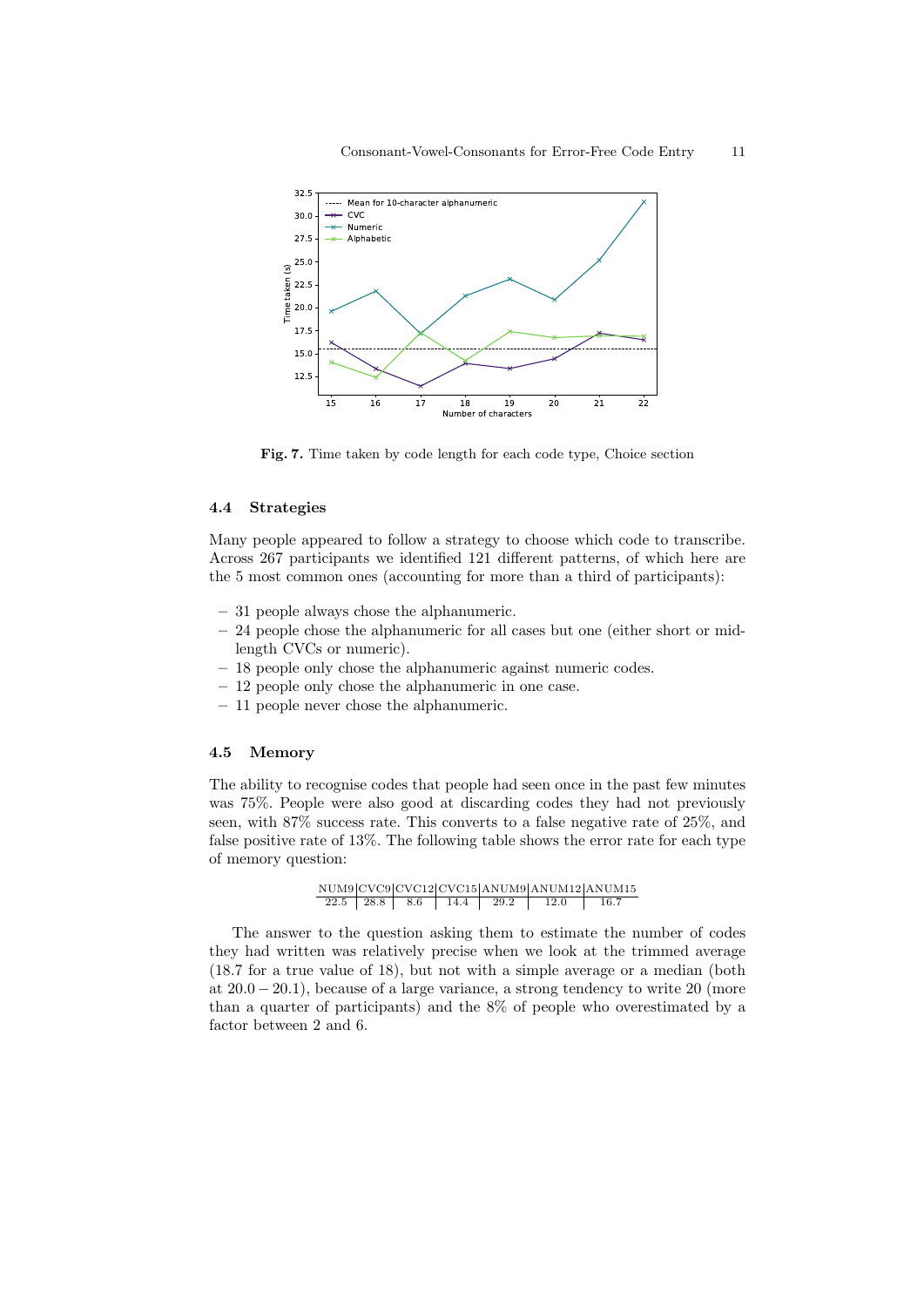### 5 Analysis

Here are the main effects observed:

- CVC codes were less error-prone than alphanumeric ones for all lengths  $(p < 0.005)$ .
- Participants preferred CVCs of length at most 20 over 10-character alphanumeric codes, with rates varying between 72% and 48% in the worst case  $(p < 10^{-4}).$
- 10-character alphanumeric codes were preferred to alphabetic and numeric codes of lengths greater than 19 ( $p < 10^{-4}$ ). Only 7.4% chose the alphabetic code of length 22 over the alphanumeric alternative. They were preferred or equivalent for shorter lengths (with at most 53% choosing alphabetic codes over alphanumeric ones).
- For each length, CVCs were faster to type than numeric. Those were in turn faster to type than alphanumeric ( $p < 0.05$  to  $p < 10^{-4}$  depending on the couple). The speed increased by up to 59% for CVCs as opposed to alphanumeric.
- When presented with chunked codes (with spaces between groups of characters), 91% of participants wrote the spaces in the codes they typed.
- Chunked codes were faster to enter  $(p < 0.015)$  by an average of 8% (with a maximum of  $14\%$ ).
- Chunking in three-character groups only statistically lowered the error rate for alphanumeric codes  $(p = 0.033)$ .
- People were better at rejecting codes they hadn't seen than at confirming that they'd seen a specific code,  $(p < 10^{-4}$ , the false negative rate was more than twice the false positive rate).
- The typing speed and the error rate were not statistically correlated (both when considered by participant and by individual code).

Other significant effects presented themselves as well:

- There was no statistically significant difference on error rates between numeric and CVC codes.
- A great variability in typing speed was observed, with 20% of people typing above 1.34 characters per second, and 20% typing below 0.75 c/s (within the normal bounds for non-professional typists [19]). The top 5% entered codes more than three times faster than the bottom 5%.
- Recognition ability was correlated with self-rating in the memory section. Two cohesive clusters appeared, one around 28% error rate for people who rated their memory 1 or 2, and one between 16% and 18% for those who rated it higher  $(p < 10^{-4})$ .
- A learning effect was observed  $(p < 10^{-4})$ , with people reaching up to 18% higher speeds by the time they finished the transcription section. A/B testing compensated for this, making its effects negligible in other results.
- There was a recognition peak around length 12 for both CVCs and alphanumeric codes, strongly reducing both false positive and false negative rates  $(p < 10^{-4}).$

<sup>12</sup> Nikola K. Blanchard, Leila Gabasova, Ted Selker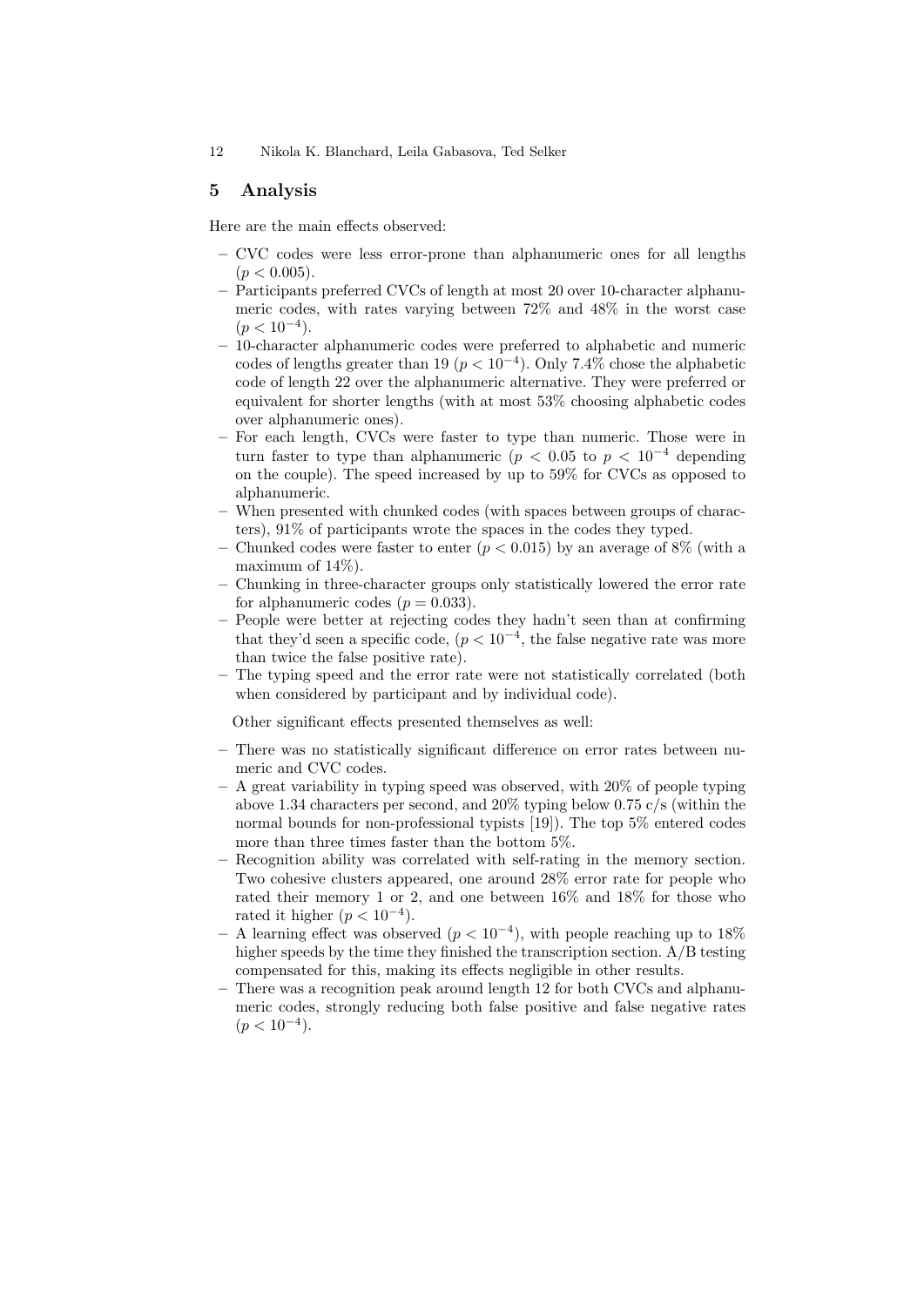#### 6 Discussion

Pronounceable codes such as CVC are faster to type and more accurate than random alphanumeric ones. The crucial point is that the magnitude of the effect is such that it renders longer codes a viable alternative, even in contexts where security is the objective.

11 of the 31 errors present in the transcription phase of CVC were preventable by checking the length. An additional 4 could be automatically fixed by checking whether the letter typed was a vowel or a consonant. Among the 106 errors found in alphanumeric codes, only 7 were preventable in such ways. This motivated the development of CVC<sup>6</sup> below.

Chunking the codes in groups of 3 characters only reduced errors for alphanumeric codes (numeric codes seemed to benefit from chunking, although not enough for statistical significance). This might be explained from people's instinctive chunking of CVCs even without spaces. There was some confusion on whether to add the spaces between the chunks, but despite this and the added characters, the speed still improved overall for all codes.

Directly analysing error rates and speeds is difficult in the Choice section as they depended on the participants' strategies. Depending on the choice they faced, the average time taken by people who chose the alphanumeric code varied between 13.5 and 20.8 seconds. Presenting them with long numeric codes did slow them by up to 7 seconds, even for the people who ignored those long codes.

Memory was strongly influenced by length. The structure of the code did not visibly affect its memorability. Simple considerations of ability to discern two codes and memorability of long codes seem insufficient to explain a recognition peak at length 12 as they should differently affect false positive and false negative rates. When asked to estimate the number of questions, there was a tendency to answer with multiples of 5, in 76% of participants.

The three groups, with their different demographics and methods of recruitment, showed some variations in their performances. However, all the effects mentioned so far are observed not only in the general data, but also within each group, increasing their ecological validity as they do not depend on recruitment peculiarities. The most salient difference was that group 2 took more time but made fewer errors than the other groups. This could come from a variety of things such as their supposedly higher technical expertise (being mostly computer engineering students) or different keyboard layouts. The effect is also observed when we cluster by language (although the overlap is big between those two clustering methods).

These results suggested a code format that improves usability as well as security for most purposes, presented below.

### $7 \quad CVC^6$

The goal was to design a code that is easier and faster to enter, as well as more secure. CVC<sup>6</sup> codes are composed of 6 CVC trigrams, as in the following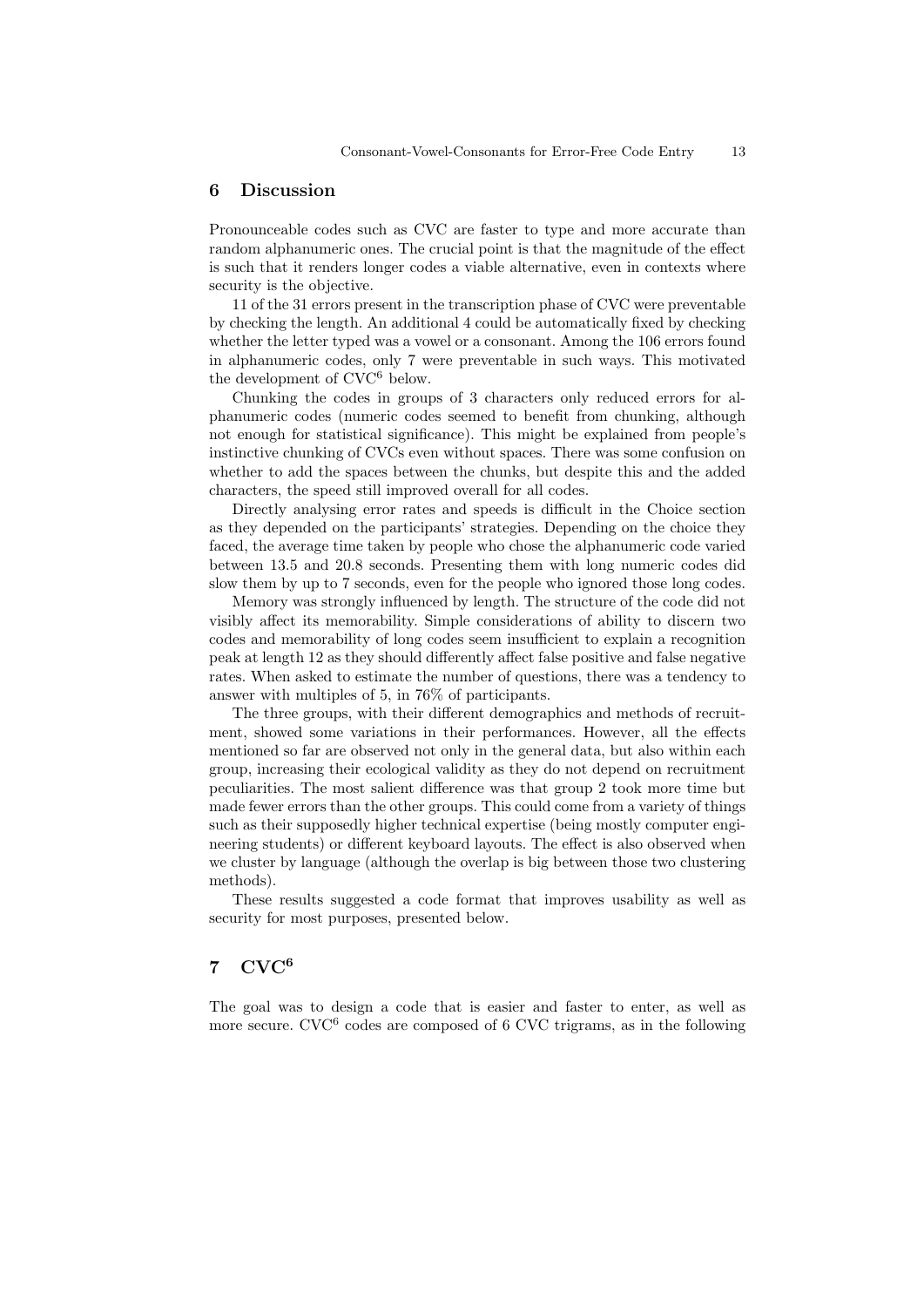example:

```
cab dij kap pod myn ret
```
#### 7.1 Advantages

From a security standpoint (for use as passwords),  $CVC<sup>6</sup>$  has high entropy, with  $1.03\times10^{20}$  total possibilities, or 66.5 bits of entropy. This is following Kerckhoff's principle with the adversary knowing the format of the code used (against a blind brute-force, it would instead correspond to  $2.95 \times 10^{25}$  possibilities or 86 bits). Current standards for passwords are between 8 and 10-character alphanumeric codes, which are not necessarily randomly generated. Those have at most 48 and 59.5 bits of entropy, meaning that CVC<sup>6</sup> takes at least 100 times more effort to brute-force, assuming the adversary already knows which system is used.

Nearly two thirds  $(66\%)$  of the study's participants perceived  $\text{CVC}^6$  as easier than both equivalent alphanumeric and alphabetic codes.

Despite its length, CVC<sup>6</sup> is faster to type than other codes of similar or lower entropy. In the Choice section, CVC codes demonstrated average and median speeds higher by 10% to 80% compared to equivalent code structures. This is despite entropies being as low as 59.5 bits for alphanumeric and 50 bits for numeric (the trade-off meaning that a lower entropy generally implies a faster typing speed).

The error rate is already more than a third lower in CVCs than in comparable codes, but this can be improved even further.  $CVC^6$  can get under 5% error by eliminating the following sources of error:

- Capitalisation errors, as the code isn't case-sensitive
- $-$  Symbol confusions, which would almost entirely disappear, leaving only  $v/w$ (which is very rare)
- Thanks to the alternating consonant and vowel pattern, character deletion and transposition would be immediately detectable by the system and visible to the user. This would also apply to10% of near misses.

This can be additionally improved by handling error correction, shown below with the improved  $\text{CVC}^{6++}$  approach.

## 8 CVC6++

Getting an error when typing in a code frustrates most users, and not being able to find its location even drives some to abandon whatever task was at hand.

One improvement of considerable value would then be for the system to detect an error and point it out, possibly indicating what the error was. This would eliminate mistakes CVC<sup>6</sup> is vulnerable to (mostly near misses and phonetically similar characters). It would have eliminated all of the 495 errors in this paper's experiments. Only double or triple errors wouldn't be corrected, and the three double errors observed in the transcribed CVC codes would have been detected correctly. Error detection, localisation, and/or correction would reduce user confusion and input time. A natural extension to CVC<sup>6</sup> achieves all of those.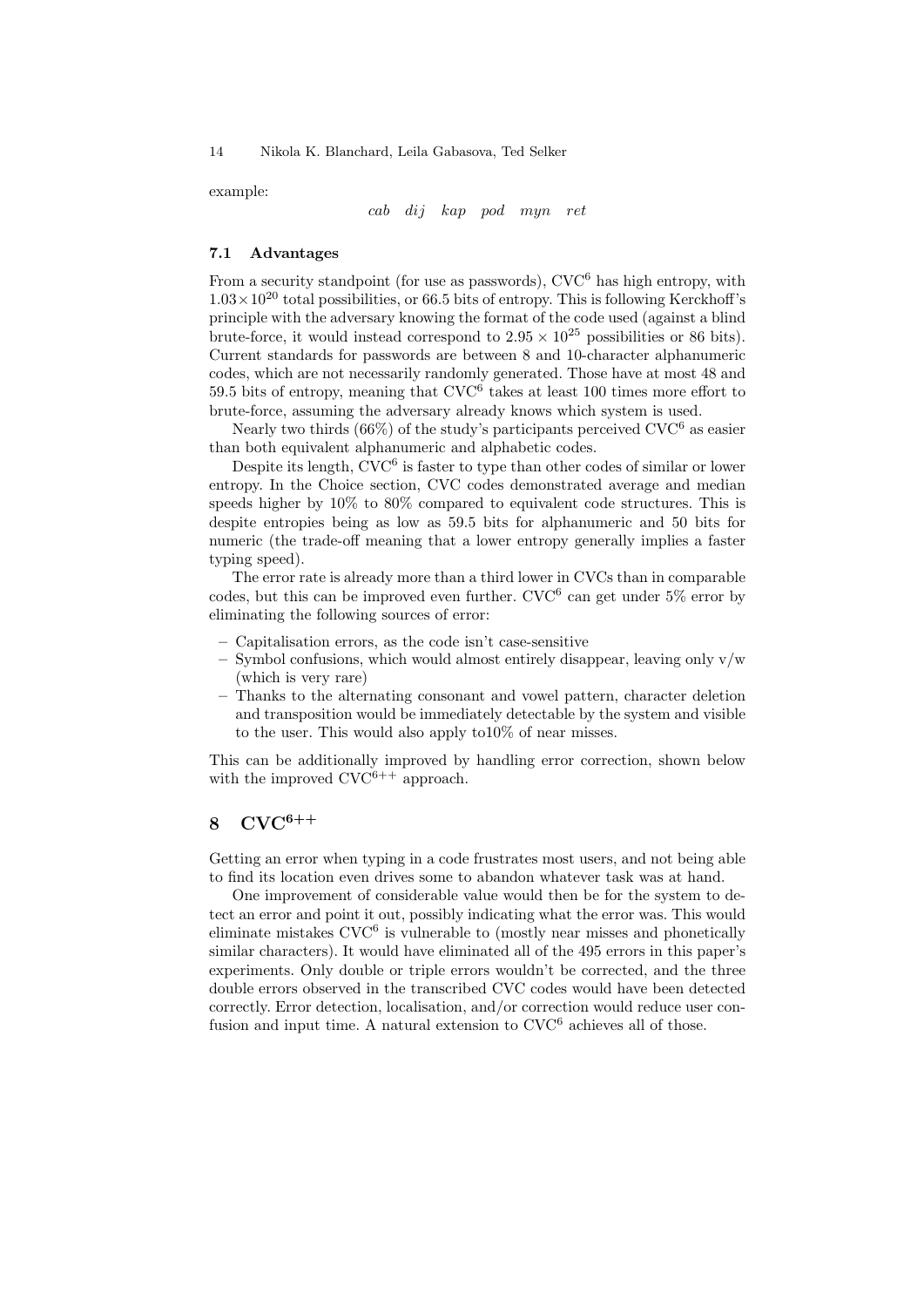#### 8.1 Protocol

The extended error detection/correction protocol is shown on Figure 8 and works as follows:

- To add correction without compromising on entropy, one last chunk "YZ" of two consonants after the last trigram is added to the code.
- To detect, localise, and correct the error:
	- Values from 1 to 19 are assigned to each consonant:  $b = 1$ ,  $c = 2$ ,  $d =$ 3 etc. Since consonants and vowels are not used in the same position, numbers can be reused by vowels:  $a = 1$ ,  $e = 2$ ,  $i = 3$ ,  $o = 4$ ,  $u = 5$ .
	- Y is computed by summing all the values modulo 19.
	- Z is computed by summing all the values, multiplied by their position in the code, modulo 19.

Suppose that there is an error concerning a single character in position  $i \leq 18$ (i.e. the error is not on Y or Z). If the value of the entered Y differs from the sum computed from the input, the error is detected.  $d \times i$  mod 19 is the difference between the computed  $Z$  and the  $Z'$  entered with an error. The difference  $d$ between the character entered and the correct one is also calculated. The combination of those two directly shows the unique possibility for a single-character error. This is where having a base 19 system is crucial, as only prime bases allow this (as the multiplication modulo 19 is bijective). In the case where the single error concerns Y or Z, the other one is correct, which cannot happen in normal cases, so the system knows that the error concerns either Y or Z (and can ignore it).

\n consonant (except q): equivalent to 1-19 
$$
Y = \sum X_i \mod 19
$$
 (sum)\n

\n\n $X_1 X_2 X_3 X_4 X_5 X_6 X_7 X_8 X_9 X_{10} X_{11} X_{12} X_{13} X_{14} X_{15} X_{16} X_{17} X_{18}$ \n

\n\n You can be used to find the following equations:\n

\n\n You can be used to find the following equations:\n

\n\n You can be used to find the following equations:\n

\n\n You can be used to find the following equations:\n

\n\n You can be used to find the following equations:\n

\n\n You can be used to find the following equations:\n

\n\n You can be used to find the following equations:\n

\n\n You can be used to find the following equations:\n

\n\n You can be used to find the following equations:\n

\n\n You can be used to find the following equations:\n

\n\n You can be used to find the following equations:\n

\n\n You can be used to find the following equations:\n

\n\n You can be used to find the following equations:\n

\n\n You can be used to find the following equations:\n

\n\n You can be used to find the following equations:\n

\n\n You can be used to find the following equations:\n

\n\n You can be used to find the following equations:\n

\n\n You can be used to find the following equations:\n

\n\n You can be used to find the following equations:\n

\n\n You can be used to find the following equations:\n

\n\n You can be used to find the following equations:\n

\n\n You can be used to find the following equations:\n

\n\n You can be used to find the following equations:\n

\n\n You can be used to find the following equations:\n

\n\n You can be used to find the following equations:\n

\n\n You can be used to find the following equations:\n

\n\n You can be used to find the following equations:\n

\n\n You can be used to find the following equations:\n

\n\n You can be used to find the following equations:\n

\n\n You can be used to find the following equations:\n

\n\n You can be used to find the following equations:\n

\n\n You can be used to find the following equations:\n

\n\n You can be used to find the following equations:\n

\n\n You

Fig. 8. Error correction in  $\text{CVC}^{6++}$ 

#### 8.2 Advantages and Limitations

The obvious advantage of  $\text{CVC}^{6++}$  is that it allows the system to automatically identify/correct the code and avoid wasting the time of a frustrated user. This automatic correction should not be used where correcting a double error into a different code would be strongly detrimental, such as voting. Instead, the system could indicate the location of the error to the user, to allow them to quickly check and correct it themselves.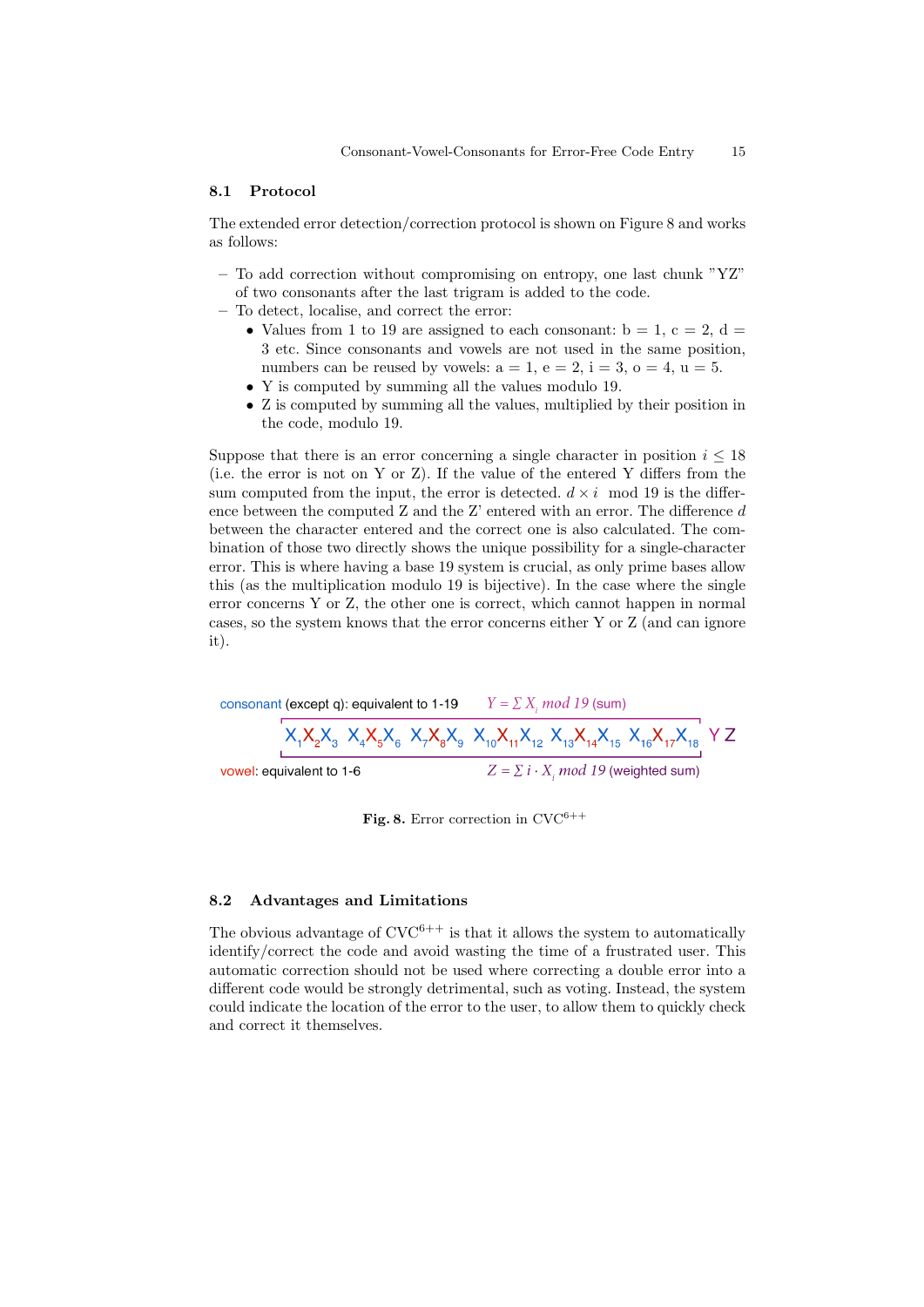The second advantage lies in its use in conjunction with cryptographic electronic voting, where one person can vote by proxy by giving a code to a trusted third party. This third party does not have access to the list of valid codes and would normally have no way to notice if something went wrong during the transmission of the code. As they have an obligation to make a selection, the only solution to an error would be a system that would allow them to quickly detect this error. A public website checking valid  $\text{CVC}^{6++}$  is available at www.koliaza.com/CVC.

The main limitation of  $\text{CVC}^{6++}$  is that it cannot work as naturally for CVCs longer than 6 trigrams, as multiple conflicting correction possibilities would appear. Probabilistic error correction could solve this, or an extension of the last two letters to a larger character-set.

Its length (for the same level of security) would also make it less popular than CVC<sup>6</sup> , although a majority in our experiments would still prefer it to alphanumeric codes.

### 9 Conclusion

This paper explores how transcription of codes such as passwords can be affected by length, character sets, and structure. Results come from an experiment involving 267 subjects from 24 countries. The online experiments showed how large improvements to speed, transcription, and memorability can be made without compromising security for usable codes.

The value of generating passwords in general is discussed in the introduction but the original motivation behind this paper came from problems in electronic voting experiments which use automatically generated passwords. The results of this work are already helping in the ongoing voting technology experiments.

Discrete transcription trials showed that, as they are often found in words, codes based on CVC trigrams are preferred, faster, and less error-prone than alphanumeric, alphabetic, or numeric codes.

Most errors came from a few easily identifiable factors. Ambiguous shapes such as 0 and O, g, y and q, or l, i and 1 account for more than a quarter of errors. Along with wrong capitalisation, they explain why standard alphanumeric codes have much higher error rates than ones using simpler character sets. Moreover, when compared to language-like codes, they are much slower to enter, more than offsetting their increased security per character.

Although codes with simple syllabic patterns had better performance on all fronts, care has to be taken to prevent phonetic errors, and to avoid disadvantaging certain cultures in which some syllabic patterns are absent. This is especially important for codes used by diverse groups and in critical activities such as voting.

As a large majority of errors could be prevented by a simple pattern, a single length, and unambiguous characters, we propose a protocol, CVC<sup>6</sup> , that is easier and faster to transcribe, with fewer mistakes and increased security. We also introduce  $\text{CVC}^{6++}$ , an extension that includes error detection/correction.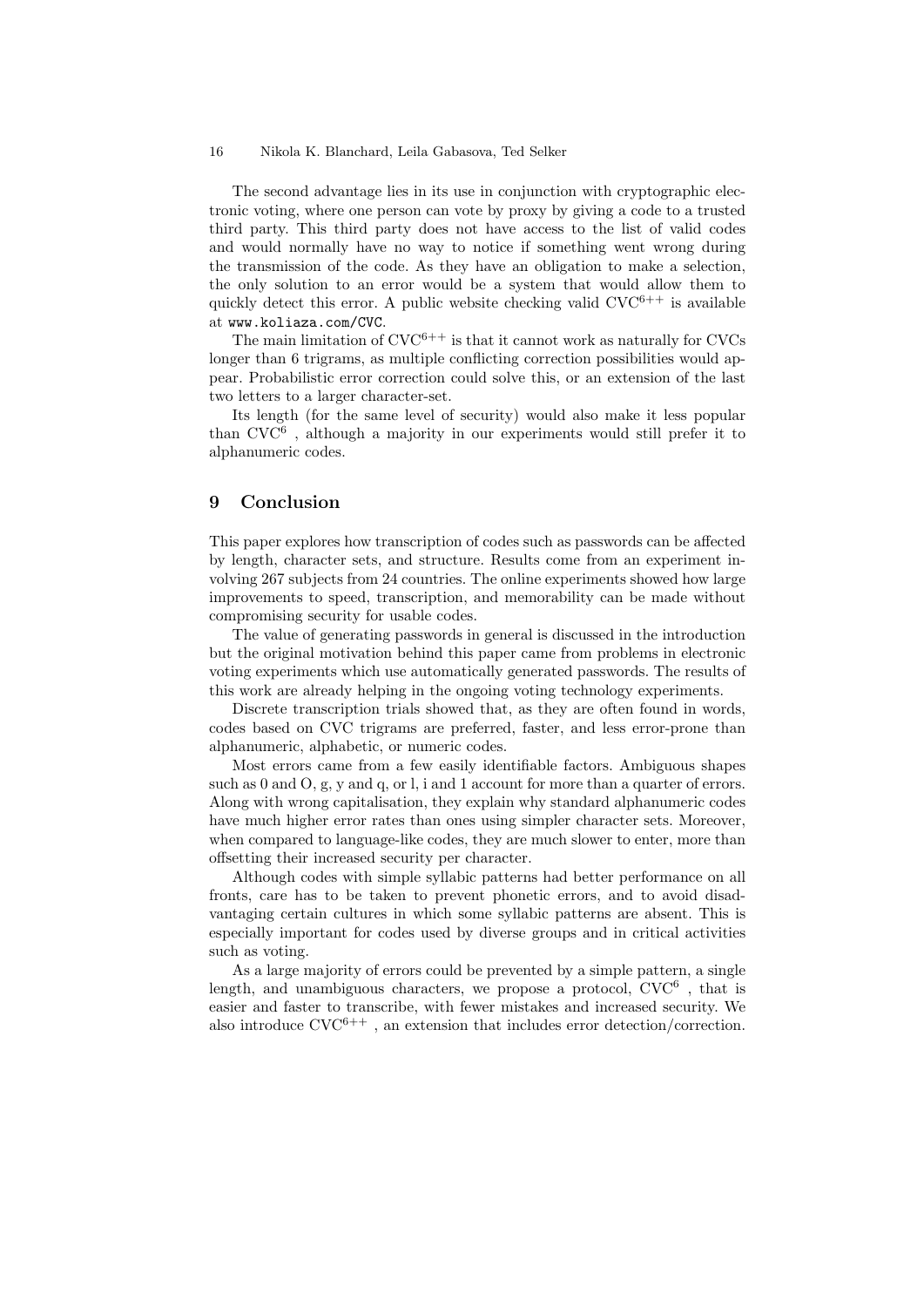Such codes could have wide-ranging applications, from voting technology to more accessible routers.

Finally, the memorability of codes was shown to depend strongly on pattern and length, albeit not in a trivial way. Subjects had a 75% chance of recognising a code they had seen 2 to 5 minutes earlier but correctly rejected a code they hadn't seen in 87% of cases.

We are hopeful that the increased reliability and usability of code-creation methods described here, together with new evaluation metrics for usable security [10], can help users create much more effective passwords and other codes, for improved security and usability.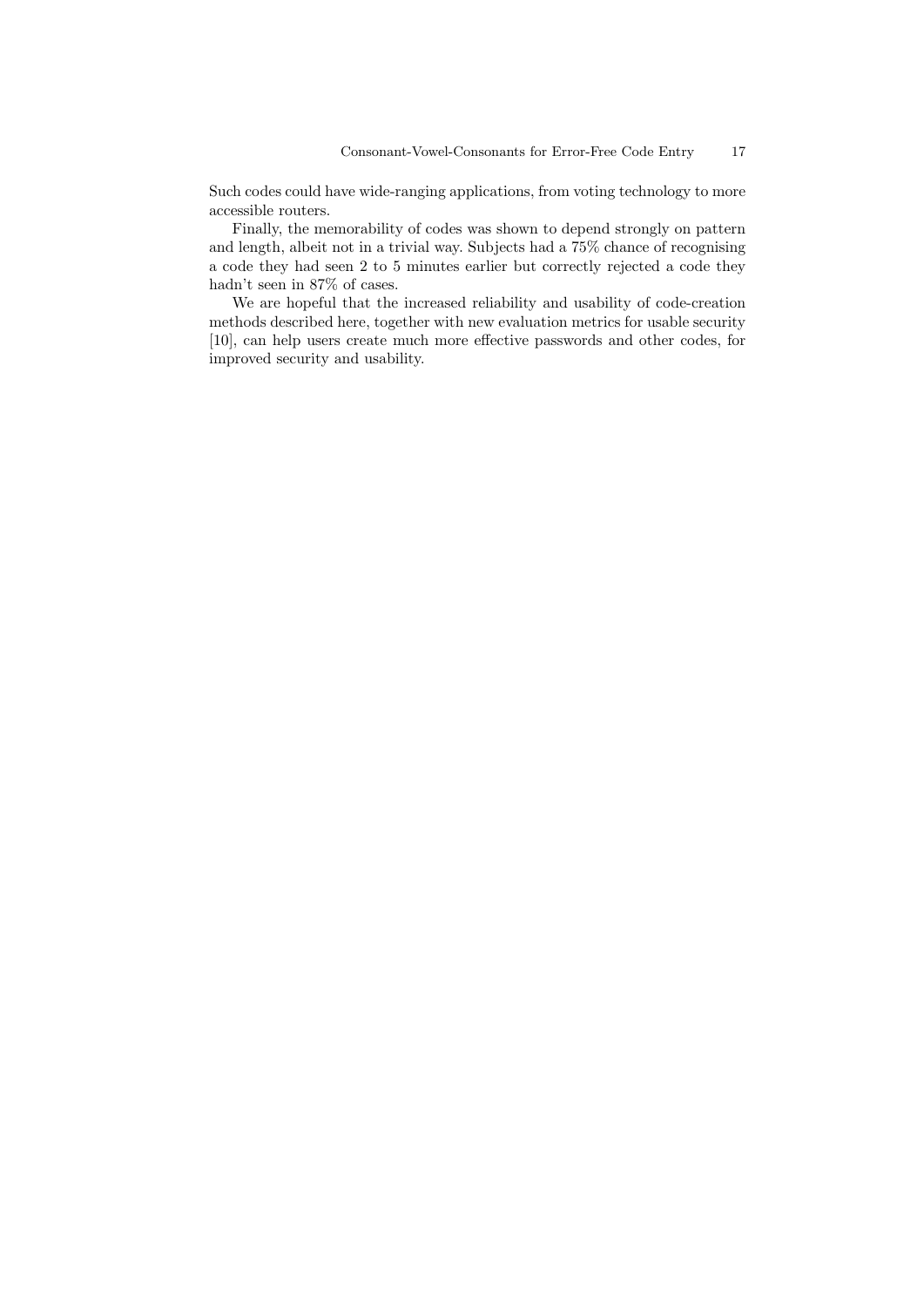#### 9.1 Future work

This study raises new questions on transcribing ability and code structure. Interesting follow-up experiments could be motivated by the following questions:

- Fonts have been shown to strongly impact reading ability [4]. What is the impact of font, spacing, and case on codes?
- Is there a cost associated with not typing spaces? Is the speed increase for chunking hampered by having to enter an extra space character? Why doesn't it increase transcribing ability? How would chunked input zones affect it?
- Other surface features also have important effects on memory and language learning [28]. How would the colour and texture coding of chunks affect transcribing ability?
- Different syllabic patterns, such as CCVC or CVCC, have higher entropy, but are less frequent and even absent in certain languages [2, 23, 6]. Could they constitute viable alternatives to CVC and would they be less languagedependent? Even further, could chunks made of real words be used, and would they be worth the entropy loss for English speakers?
- Some letters (like q or x) being less frequent in many languages, would transcribing ability increase with an even smaller alphabet? Could this compensate the entropy loss?
- The memory performance measured purposefully avoided tricky codes that were close to ones the subject had seen. What makes codes distinguishable? For goals of privacy, can easily transcribable but not memorable codes be formulated?
- The different error patterns shown are quite predictable, and could potentially be used for a CAPTCHA system where the error would be human. Could one game such a system?
- What is the impact of differences in typing ability among people who are used to a different alphabet (such as Ge'ez, Hiragana, or Cyrillic), non-alphabetic languages (Mandarin Chinese) or right-to-left writing systems?

This work also shows that new metrics might be needed to correctly analyse the benefits of code structure, depending on the application. Such metrics would need to include memorability, error probability and effect in case of error, typing speed, perceived ease, and cultural dependency.

The authors would like to thank Florentin Waligorski for his help with data analysis.

### References

1. Acquisti, A., Adjerid, I., Balebako, R., Brandimarte, L., Cranor, L.F., Komanduri, S., Leon, P.G., Sadeh, N., Schaub, F., Sleeper, M., Wang, Y., Wilson, S.: Nudges for privacy and security: Understanding and assisting users choices online. ACM Computer Survey 50(3), 1–41 (Aug 2017)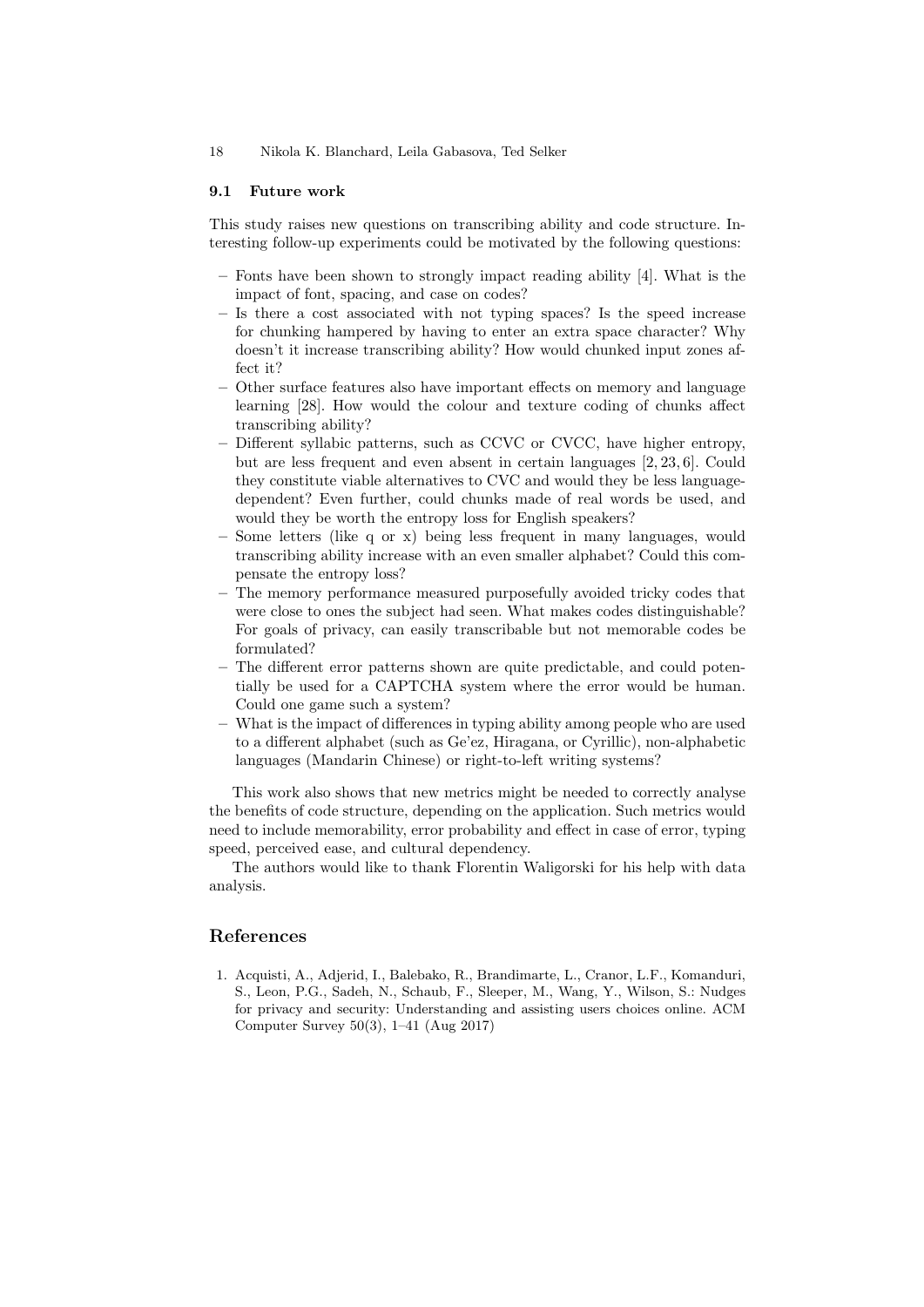- 2. Adsett, C.R., Marchand, Y.: Syllabic complexity: A computational evaluation of nine european languages. Journal of Quantitative Linguistics  $17(4)$ ,  $269-290$ (2010), https://doi.org/10.1080/09296174.2010.512161
- 3. Bellezza, F.S.: Mnemonic Devices and Memory Schemas, pp. 34–55. Springer New York, New York, NY (1987), https://doi.org/10.1007/978-1-4612-4676-3\_2
- 4. Bernard, M., Liao, C.H., Mills, M.: The effects of font type and size on the legibility and reading time of online text by older adults. In: CHI '01 Extended Abstracts on Human Factors in Computing Systems. pp. 175–176. CHI EA '01, ACM, New York, NY, USA (2001), http://doi.acm.org/10.1145/634067.634173
- 5. Blanchard, N.K.: Building trust for sample voting. International Journal of Decision Support System Technology (2018)
- 6. Borleffs, E., Maassen, B.A.M., Lyytinen, H., Zwarts, F.: Measuring orthographic transparency and morphological-syllabic complexity in alphabetic orthographies: a narrative review. Reading and Writing 30(8), 1617–1638 (10 2017), https://doi. org/10.1007/s11145-017-9741-5
- 7. Brostoff, S., Sasse, M.A.: Are Passfaces More Usable Than Passwords? A Field Trial Investigation, pp. 405–424. Springer London, London (2000), https://doi. org/10.1007/978-1-4471-0515-2\_27
- 8. Burr, W.E., Dodson, D.F., Newton, E.M., Perlner, R.A., Polk, T.W., Gupta, S., Nabbus, E.A.: Electronic Authentication Guideline: Recommendations of the National Institute of Standards and Technology - Special Publication 800-63-1. CreateSpace Independent Publishing Platform, USA (2012), u.S. Department of Commerce and National Institute of Standards and Technology
- 9. Cao, K., Jain, A.K.: Hacking mobile phones using 2d printed fingerprints. Tech. rep., Michigan State University (2016)
- 10. Cranor, L.F.: Time to rethink mandatory password changes (2016), https://www.ftc.gov/news-events/blogs/techftc/2016/03/ time-rethink-mandatory-password-changes
- 11. Garfinkel, S., Lipford, H.R.: Usable Security: History, Themes, and Challenges. Synthesis Lectures on Information Security, Privacy, and Trust, Morgan & Claypool Publishers (2014), https://books.google.fr/books?id=HPS9BAAAQBAJ
- 12. Grissinger, M.: Avoiding confusion with alphanumeric characters. Pharmacy and Therapeutics 37(12), 663–665 (2012)
- 13. Hausawi, Y.M., Allen, W.H.: An Assessment Framework for Usable-Security Based on Decision Science, pp. 33–44. Springer International Publishing, Cham (2014), https://doi.org/10.1007/978-3-319-07620-1\_4
- 14. Huh, J.H., Kim, H., Bobba, R.B., Bashir, M.N., Beznosov, K.: On the memorability of system-generated pins: Can chunking help? In: Eleventh Symposium On Usable Privacy and Security (SOUPS 2015). pp. 197–209. USENIX Association, Ottawa (2015)
- 15. Ives, B., Walsh, K.R., Schneider, H.: The domino effect of password reuse. Communications of the ACM  $47(4)$ ,  $75-78$  (Apr 2004), http://doi.acm.org/10.1145/ 975817.975820
- 16. Keren, G., Baggen, S.: Recognition models of alphanumeric characters. Perception and Psychophysics 29(3), 234–246 (1981)
- 17. de Leeuw, K.M.M., Bergstra, J.: The History of Information Security: A Comprehensive Handbook. Elsevier Science (2007), https://books.google.fr/books?id= pQBrsonDp6cC
- 18. McCabe, J.A.: Learning and memory strategy demonstrations for the psychology classroom (2014), http://goblues.org/faculty/professionaldevelopment/ files/2012/01/McCabe-2014-Learning-Memory-Demos1.pdf